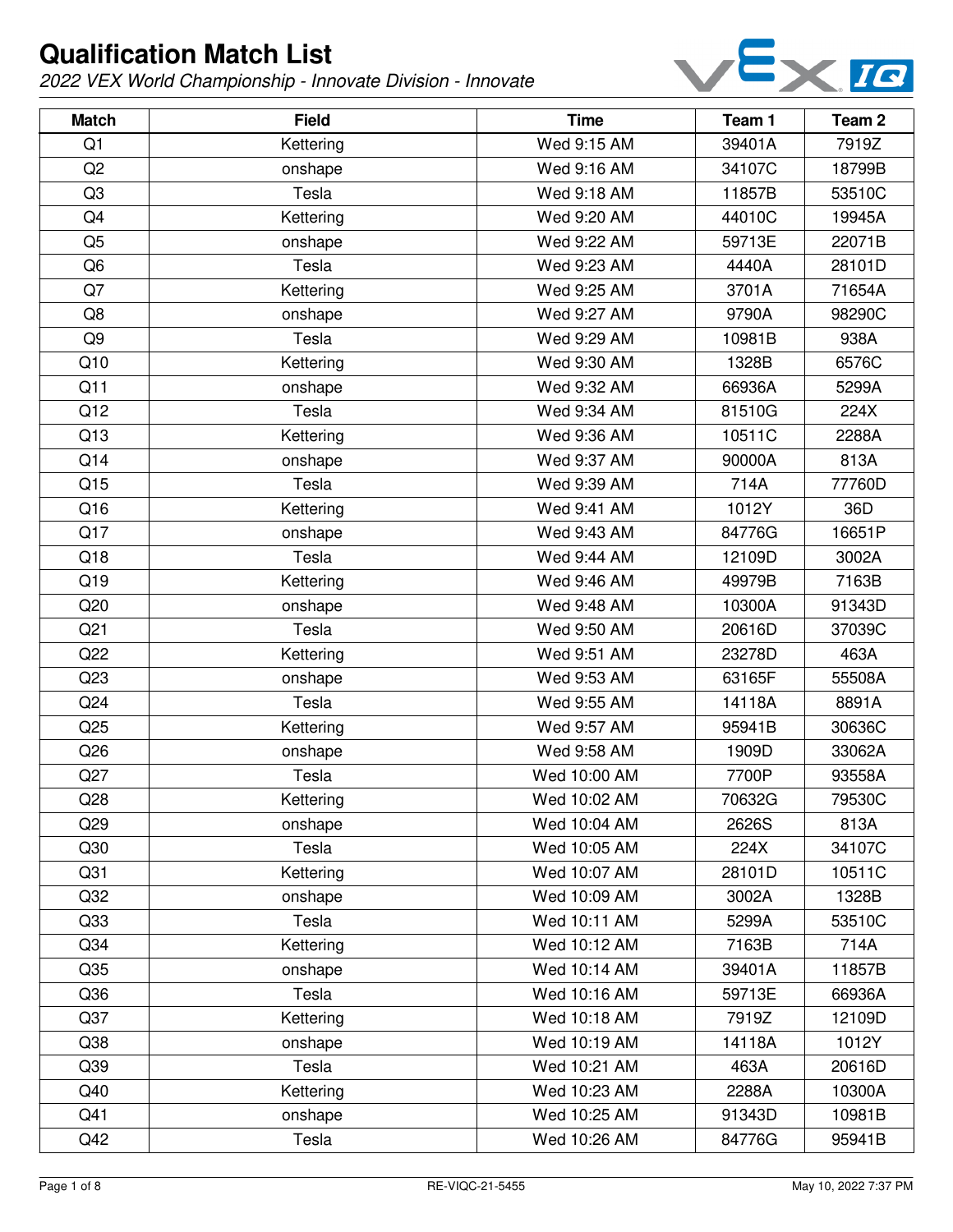

| <b>Match</b>    | <b>Field</b> | <b>Time</b>  | Team 1 | Team <sub>2</sub> |
|-----------------|--------------|--------------|--------|-------------------|
| Q43             | Kettering    | Wed 10:28 AM | 8891A  | 33062A            |
| Q44             | onshape      | Wed 10:30 AM | 37039C | 93558A            |
| Q45             | Tesla        | Wed 10:32 AM | 71654A | 49979B            |
| Q46             | Kettering    | Wed 10:33 AM | 19945A | 23278D            |
| Q47             | onshape      | Wed 10:35 AM | 6576C  | 36D               |
| Q48             | Tesla        | Wed 10:37 AM | 98290C | 81510G            |
| Q49             | Kettering    | Wed 10:39 AM | 4440A  | 1909D             |
| Q50             | onshape      | Wed 10:40 AM | 55508A | 90000A            |
| Q51             | Tesla        | Wed 10:42 AM | 77760D | 44010C            |
| Q52             | Kettering    | Wed 10:44 AM | 30636C | 18799B            |
| Q53             | onshape      | Wed 10:46 AM | 938A   | 7700P             |
| Q54             | Tesla        | Wed 10:47 AM | 22071B | 2626S             |
| Q55             | Kettering    | Wed 10:49 AM | 16651P | 3701A             |
| Q56             | onshape      | Wed 10:51 AM | 63165F | 70632G            |
| Q57             | Tesla        | Wed 10:53 AM | 79530C | 9790A             |
| Q58             | Kettering    | Wed 10:54 AM | 813A   | 10300A            |
| Q59             | onshape      | Wed 10:56 AM | 224X   | 14118A            |
| Q60             | Tesla        | Wed 10:58 AM | 93558A | 59713E            |
| Q <sub>61</sub> | Kettering    | Wed 11:00 AM | 33062A | 2288A             |
| Q62             | onshape      | Wed 11:01 AM | 8891A  | 1012Y             |
| Q63             | Tesla        | Wed 11:03 AM | 34107C | 10511C            |
| Q64             | Kettering    | Wed 11:05 AM | 10981B | 39401A            |
| Q65             | onshape      | Wed 11:07 AM | 36D    | 28101D            |
| Q66             | Tesla        | Wed 11:08 AM | 49979B | 463A              |
| Q67             | Kettering    | Wed 11:10 AM | 55508A | 1328B             |
| Q68             | onshape      | Wed 11:12 AM | 2626S  | 1909D             |
| Q69             | Tesla        | Wed 11:14 AM | 37039C | 66936A            |
| Q70             | Kettering    | Wed 11:15 AM | 71654A | 63165F            |
| Q71             | onshape      | Wed 11:17 AM | 53510C | 12109D            |
| Q72             | Tesla        | Wed 11:19 AM | 90000A | 9790A             |
| Q73             | Kettering    | Wed 11:21 AM | 11857B | 7700P             |
| Q74             | onshape      | Wed 11:22 AM | 30636C | 5299A             |
| Q75             | Tesla        | Wed 11:24 AM | 714A   | 44010C            |
| Q76             | Kettering    | Wed 11:26 AM | 3701A  | 98290C            |
| Q77             | onshape      | Wed 11:28 AM | 23278D | 7919Z             |
| Q78             | Tesla        | Wed 11:29 AM | 70632G | 16651P            |
| Q79             | Kettering    | Wed 11:31 AM | 7163B  | 79530C            |
| Q80             | onshape      | Wed 11:33 AM | 18799B | 19945A            |
| Q81             | Tesla        | Wed 11:35 AM | 91343D | 84776G            |
| Q82             | Kettering    | Wed 11:36 AM | 81510G | 95941B            |
| Q83             | onshape      | Wed 11:38 AM | 22071B | 3002A             |
| Q84             | Tesla        | Wed 11:40 AM | 938A   | 6576C             |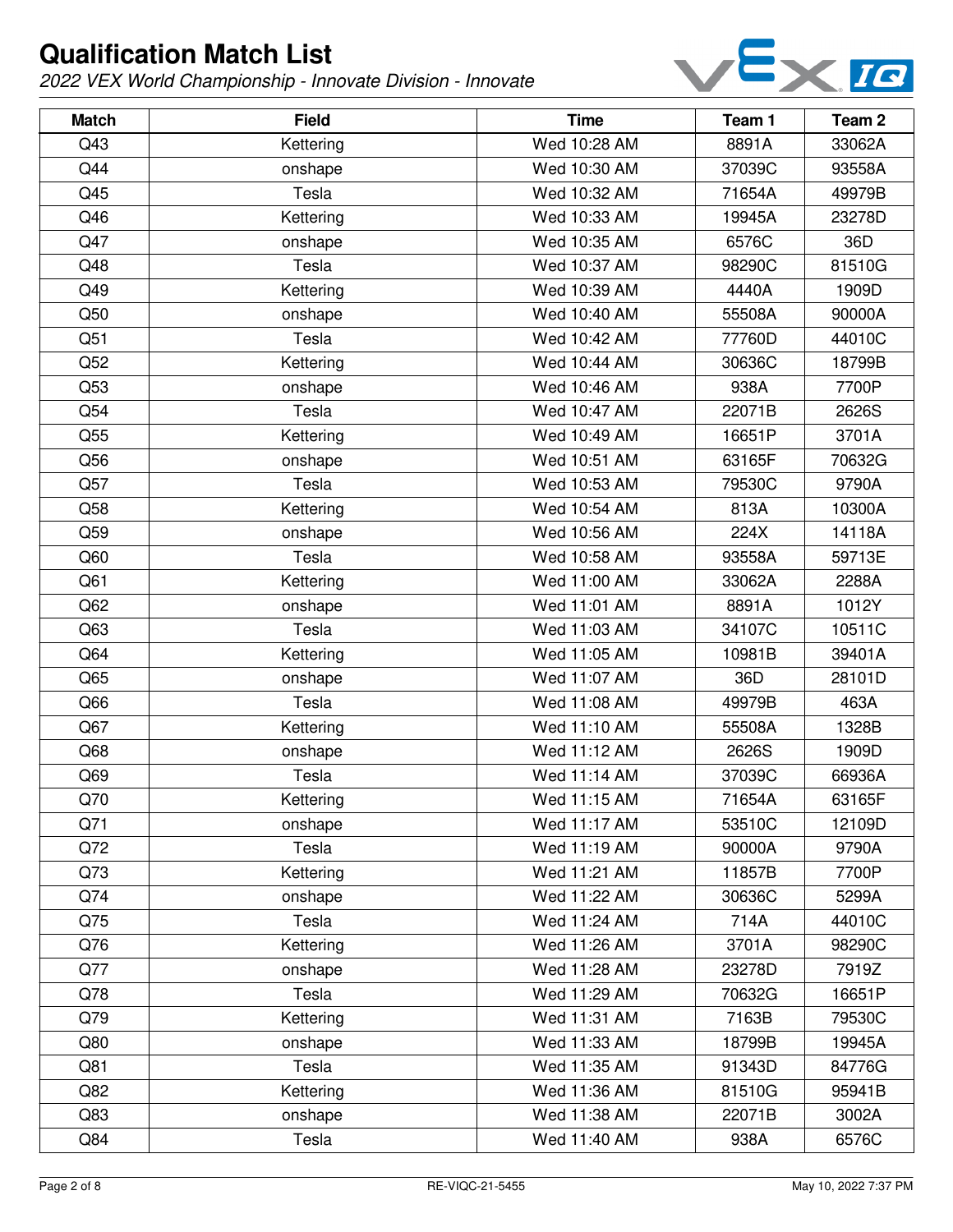

| <b>Match</b> | <b>Field</b> | <b>Time</b>  | Team 1 | Team <sub>2</sub> |
|--------------|--------------|--------------|--------|-------------------|
| Q85          | Kettering    | Wed 11:42 AM | 20616D | 4440A             |
| Q86          | onshape      | Wed 11:43 AM | 77760D | 2288A             |
| Q87          | Tesla        | Wed 1:00 PM  | 28101D | 2626S             |
| Q88          | Kettering    | Wed 1:01 PM  | 9790A  | 36D               |
| Q89          | onshape      | Wed 1:03 PM  | 813A   | 53510C            |
| Q90          | Tesla        | Wed 1:05 PM  | 59713E | 34107C            |
| Q91          | Kettering    | Wed 1:07 PM  | 11857B | 10981B            |
| Q92          | onshape      | Wed 1:09 PM  | 44010C | 55508A            |
| Q93          | Tesla        | Wed 1:11 PM  | 98290C | 93558A            |
| Q94          | Kettering    | Wed 1:12 PM  | 79530C | 30636C            |
| Q95          | onshape      | Wed 1:14 PM  | 12109D | 14118A            |
| Q96          | Tesla        | Wed 1:16 PM  | 33062A | 81510G            |
| Q97          | Kettering    | Wed 1:18 PM  | 23278D | 37039C            |
| Q98          | onshape      | Wed 1:20 PM  | 7700P  | 10300A            |
| Q99          | Tesla        | Wed 1:22 PM  | 71654A | 4440A             |
| Q100         | Kettering    | Wed 1:23 PM  | 95941B | 8891A             |
| Q101         | onshape      | Wed 1:25 PM  | 1909D  | 3701A             |
| Q102         | Tesla        | Wed 1:27 PM  | 6576C  | 77760D            |
| Q103         | Kettering    | Wed 1:29 PM  | 1328B  | 19945A            |
| Q104         | onshape      | Wed 1:31 PM  | 63165F | 224X              |
| Q105         | Tesla        | Wed 1:33 PM  | 16651P | 7163B             |
| Q106         | Kettering    | Wed 1:34 PM  | 20616D | 714A              |
| Q107         | onshape      | Wed 1:36 PM  | 7919Z  | 22071B            |
| Q108         | Tesla        | Wed 1:38 PM  | 463A   | 3002A             |
| Q109         | Kettering    | Wed 1:40 PM  | 1012Y  | 5299A             |
| Q110         | onshape      | Wed 1:42 PM  | 10511C | 49979B            |
| Q111         | Tesla        | Wed 1:44 PM  | 66936A | 90000A            |
| Q112         | Kettering    | Wed 1:45 PM  | 70632G | 39401A            |
| Q113         | onshape      | Wed 1:47 PM  | 938A   | 84776G            |
| Q114         | Tesla        | Wed 1:49 PM  | 18799B | 91343D            |
| Q115         | Kettering    | Wed 1:51 PM  | 1909D  | 14118A            |
| Q116         | onshape      | Wed 1:53 PM  | 28101D | 23278D            |
| Q117         | Tesla        | Wed 1:55 PM  | 93558A | 55508A            |
| Q118         | Kettering    | Wed 1:56 PM  | 2288A  | 813A              |
| Q119         | onshape      | Wed 1:58 PM  | 8891A  | 224X              |
| Q120         | Tesla        | Wed 2:00 PM  | 10981B | 20616D            |
| Q121         | Kettering    | Wed 2:02 PM  | 53510C | 37039C            |
| Q122         | onshape      | Wed 2:04 PM  | 6576C  | 22071B            |
| Q123         | Tesla        | Wed 2:06 PM  | 95941B | 1012Y             |
| Q124         | Kettering    | Wed 2:07 PM  | 10511C | 463A              |
| Q125         | onshape      | Wed 2:09 PM  | 90000A | 7700P             |
| Q126         | Tesla        | Wed 2:11 PM  | 10300A | 39401A            |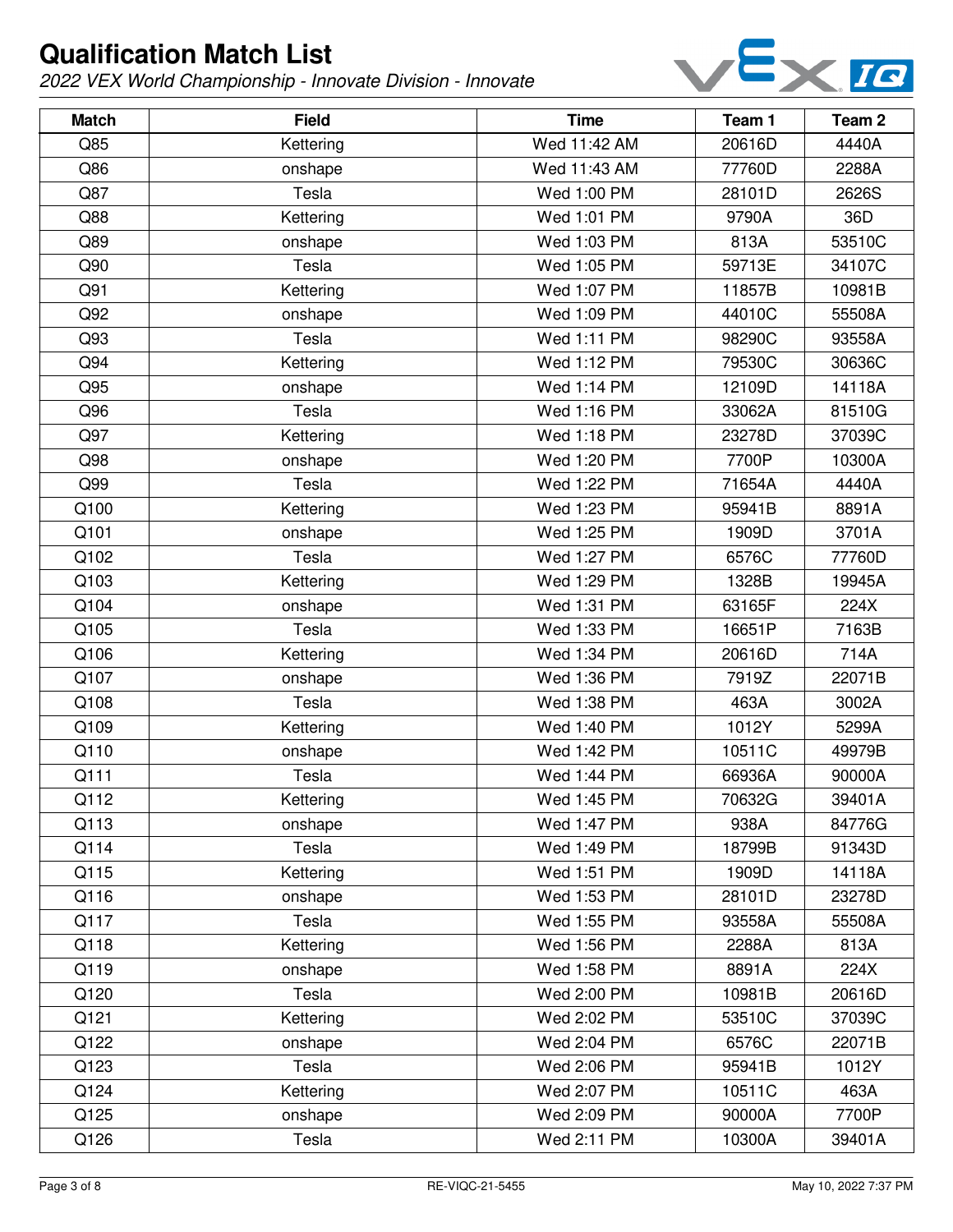

| <b>Match</b> | <b>Field</b> | <b>Time</b> | Team 1 | Team <sub>2</sub> |
|--------------|--------------|-------------|--------|-------------------|
| Q127         | Kettering    | Wed 2:13 PM | 938A   | 11857B            |
| Q128         | onshape      | Wed 2:15 PM | 2626S  | 12109D            |
| Q129         | Tesla        | Wed 2:17 PM | 7919Z  | 71654A            |
| Q130         | Kettering    | Wed 2:18 PM | 77760D | 49979B            |
| Q131         | onshape      | Wed 2:20 PM | 34107C | 91343D            |
| Q132         | Tesla        | Wed 2:22 PM | 79530C | 81510G            |
| Q133         | Kettering    | Wed 2:24 PM | 44010C | 18799B            |
| Q134         | onshape      | Wed 2:26 PM | 3002A  | 66936A            |
| Q135         | Tesla        | Wed 2:28 PM | 714A   | 33062A            |
| Q136         | Kettering    | Wed 2:29 PM | 19945A | 7163B             |
| Q137         | onshape      | Wed 2:31 PM | 3701A  | 70632G            |
| Q138         | Tesla        | Wed 2:33 PM | 36D    | 84776G            |
| Q139         | Kettering    | Wed 2:35 PM | 1328B  | 9790A             |
| Q140         | onshape      | Wed 2:37 PM | 5299A  | 59713E            |
| Q141         | Tesla        | Wed 2:39 PM | 16651P | 30636C            |
| Q142         | Kettering    | Wed 2:40 PM | 98290C | 63165F            |
| Q143         | onshape      | Wed 2:42 PM | 4440A  | 813A              |
| Q144         | Tesla        | Wed 2:44 PM | 93558A | 23278D            |
| Q145         | Kettering    | Wed 2:46 PM | 90000A | 11857B            |
| Q146         | onshape      | Wed 2:48 PM | 53510C | 28101D            |
| Q147         | Tesla        | Wed 2:50 PM | 44010C | 79530C            |
| Q148         | Kettering    | Wed 2:51 PM | 6576C  | 10981B            |
| Q149         | onshape      | Wed 2:53 PM | 34107C | 71654A            |
| Q150         | Tesla        | Wed 2:55 PM | 7163B  | 37039C            |
| Q151         | Kettering    | Wed 2:57 PM | 18799B | 7919Z             |
| Q152         | onshape      | Wed 2:59 PM | 84776G | 14118A            |
| Q153         | Tesla        | Wed 3:01 PM | 8891A  | 1909D             |
| Q154         | Kettering    | Wed 3:02 PM | 224X   | 1328B             |
| Q155         | onshape      | Wed 3:04 PM | 59713E | 938A              |
| Q156         | Tesla        | Wed 3:06 PM | 39401A | 2626S             |
| Q157         | Kettering    | Wed 3:08 PM | 81510G | 10300A            |
| Q158         | onshape      | Wed 3:10 PM | 10511C | 16651P            |
| Q159         | Tesla        | Wed 3:12 PM | 9790A  | 5299A             |
| Q160         | Kettering    | Wed 3:13 PM | 36D    | 20616D            |
| Q161         | onshape      | Wed 3:15 PM | 7700P  | 3701A             |
| Q162         | Tesla        | Wed 3:17 PM | 49979B | 12109D            |
| Q163         | Kettering    | Wed 3:19 PM | 66936A | 77760D            |
| Q164         | onshape      | Wed 3:21 PM | 91343D | 95941B            |
| Q165         | Tesla        | Wed 3:23 PM | 33062A | 98290C            |
| Q166         | Kettering    | Wed 3:24 PM | 2288A  | 70632G            |
| Q167         | onshape      | Wed 3:26 PM | 463A   | 714A              |
| Q168         | Tesla        | Wed 3:28 PM | 55508A | 1012Y             |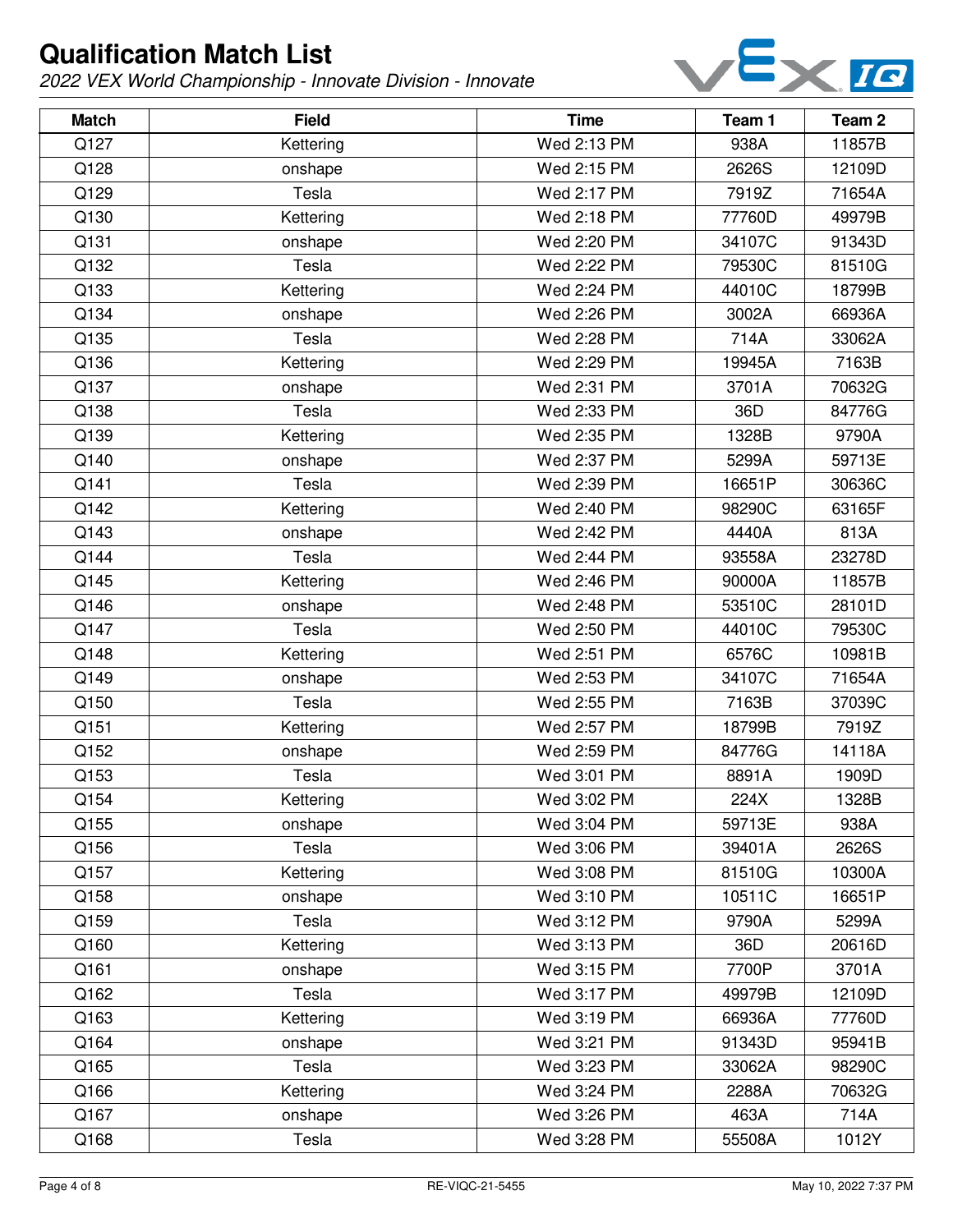

| <b>Match</b> | <b>Field</b> | <b>Time</b> | Team 1 | Team <sub>2</sub> |
|--------------|--------------|-------------|--------|-------------------|
| Q169         | Kettering    | Wed 3:30 PM | 4440A  | 63165F            |
| Q170         | onshape      | Wed 3:32 PM | 22071B | 30636C            |
| Q171         | Tesla        | Wed 3:34 PM | 3002A  | 19945A            |
| Q172         | Kettering    | Wed 3:35 PM | 23278D | 8891A             |
| Q173         | onshape      | Wed 3:37 PM | 813A   | 44010C            |
| Q174         | Tesla        | Wed 3:39 PM | 16651P | 39401A            |
| Q175         | Kettering    | Wed 3:41 PM | 71654A | 7163B             |
| Q176         | onshape      | Wed 3:43 PM | 3701A  | 79530C            |
| Q177         | Tesla        | Wed 3:45 PM | 36D    | 59713E            |
| Q178         | Kettering    | Wed 3:46 PM | 84776G | 11857B            |
| Q179         | onshape      | Wed 3:48 PM | 20616D | 34107C            |
| Q180         | Tesla        | Wed 3:50 PM | 7700P  | 2626S             |
| Q181         | Kettering    | Wed 3:52 PM | 70632G | 10511C            |
| Q182         | onshape      | Wed 3:54 PM | 463A   | 224X              |
| Q183         | Tesla        | Wed 3:56 PM | 81510G | 28101D            |
| Q184         | Kettering    | Wed 3:57 PM | 30636C | 98290C            |
| Q185         | onshape      | Wed 3:59 PM | 1012Y  | 4440A             |
| Q186         | Tesla        | Wed 4:01 PM | 10300A | 49979B            |
| Q187         | Kettering    | Wed 4:03 PM | 93558A | 938A              |
| Q188         | onshape      | Wed 4:05 PM | 12109D | 33062A            |
| Q189         | Tesla        | Wed 4:07 PM | 90000A | 6576C             |
| Q190         | Kettering    | Wed 4:08 PM | 19945A | 1909D             |
| Q191         | onshape      | Wed 4:10 PM | 7919Z  | 91343D            |
| Q192         | Tesla        | Wed 4:12 PM | 53510C | 18799B            |
| Q193         | Kettering    | Wed 4:14 PM | 37039C | 14118A            |
| Q194         | onshape      | Wed 4:16 PM | 66936A | 714A              |
| Q195         | Tesla        | Wed 4:18 PM | 5299A  | 55508A            |
| Q196         | Kettering    | Wed 4:19 PM | 63165F | 9790A             |
| Q197         | onshape      | Wed 4:21 PM | 1328B  | 10981B            |
| Q198         | Tesla        | Wed 4:23 PM | 22071B | 77760D            |
| Q199         | Kettering    | Wed 4:25 PM | 2288A  | 3002A             |
| Q200         | onshape      | Wed 4:27 PM | 95941B | 3701A             |
| Q201         | Tesla        | Thu 8:15 AM | 224X   | 7700P             |
| Q202         | Kettering    | Thu 8:16 AM | 4440A  | 44010C            |
| Q203         | onshape      | Thu 8:18 AM | 81510G | 463A              |
| Q204         | Tesla        | Thu 8:20 AM | 11857B | 16651P            |
| Q205         | Kettering    | Thu 8:22 AM | 19945A | 7919Z             |
| Q206         | onshape      | Thu 8:24 AM | 1909D  | 90000A            |
| Q207         | Tesla        | Thu 8:26 AM | 14118A | 813A              |
| Q208         | Kettering    | Thu 8:28 AM | 70632G | 23278D            |
| Q209         | onshape      | Thu 8:30 AM | 39401A | 20616D            |
| Q210         | Tesla        | Thu 8:32 AM | 28101D | 9790A             |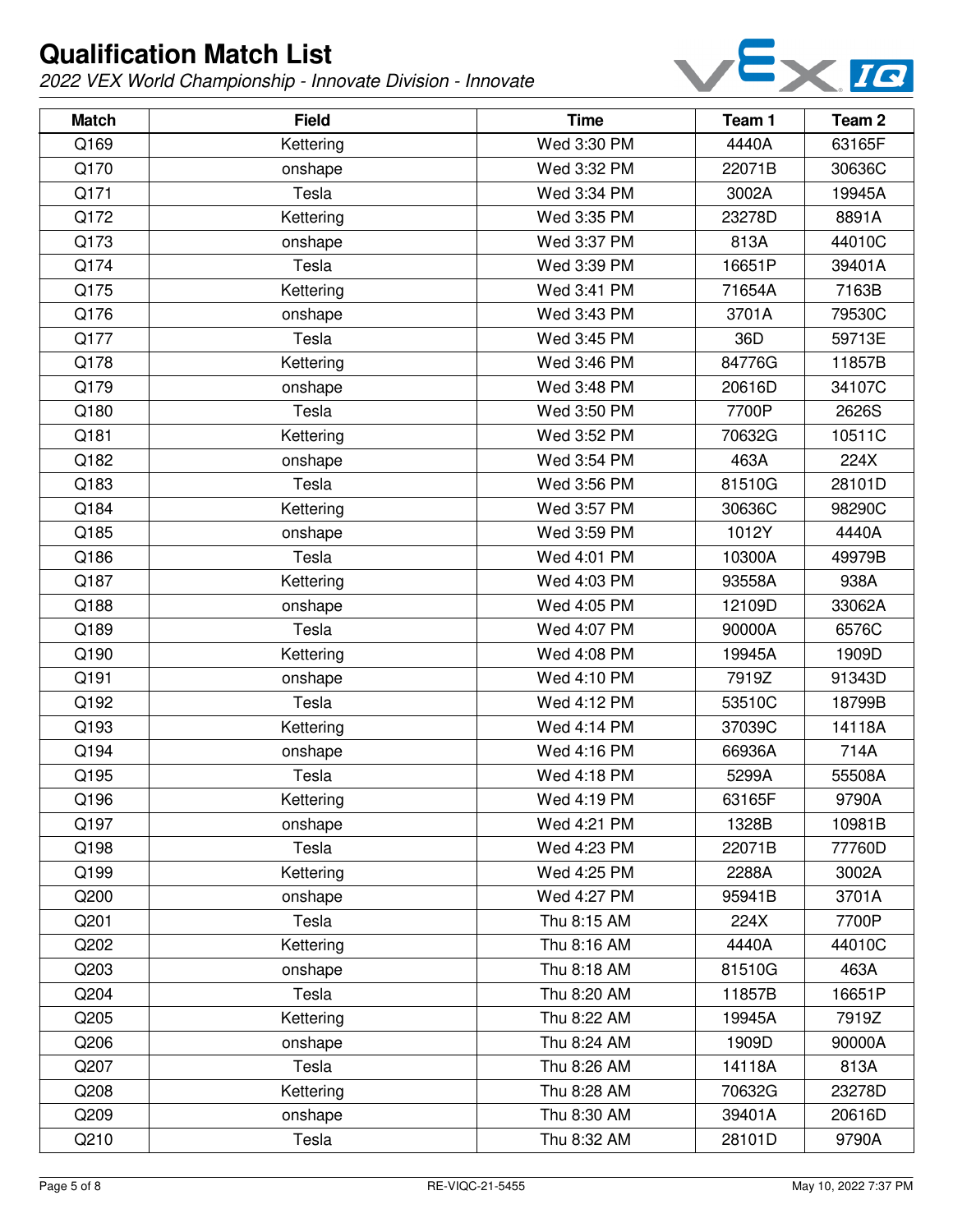

| <b>Match</b> | <b>Field</b> | <b>Time</b> | Team 1 | Team 2 |
|--------------|--------------|-------------|--------|--------|
| Q211         | Kettering    | Thu 8:34 AM | 63165F | 36D    |
| Q212         | onshape      | Thu 8:36 AM | 91343D | 55508A |
| Q213         | Tesla        | Thu 8:38 AM | 7163B  | 2626S  |
| Q214         | Kettering    | Thu 8:39 AM | 1328B  | 34107C |
| Q215         | onshape      | Thu 8:41 AM | 49979B | 59713E |
| Q216         | Tesla        | Thu 8:43 AM | 714A   | 10511C |
| Q217         | Kettering    | Thu 8:45 AM | 18799B | 37039C |
| Q218         | onshape      | Thu 8:47 AM | 3002A  | 5299A  |
| Q219         | Tesla        | Thu 8:49 AM | 93558A | 71654A |
| Q220         | Kettering    | Thu 8:51 AM | 30636C | 10981B |
| Q221         | onshape      | Thu 8:53 AM | 79530C | 33062A |
| Q222         | Tesla        | Thu 8:55 AM | 77760D | 95941B |
| Q223         | Kettering    | Thu 8:57 AM | 8891A  | 2288A  |
| Q224         | onshape      | Thu 8:59 AM | 1012Y  | 6576C  |
| Q225         | Tesla        | Thu 9:01 AM | 10300A | 84776G |
| Q226         | Kettering    | Thu 9:02 AM | 938A   | 53510C |
| Q227         | onshape      | Thu 9:04 AM | 98290C | 22071B |
| Q228         | Tesla        | Thu 9:06 AM | 12109D | 66936A |
| Q229         | Kettering    | Thu 9:08 AM | 14118A | 7919Z  |
| Q230         | onshape      | Thu 9:10 AM | 7700P  | 63165F |
| Q231         | Tesla        | Thu 9:12 AM | 16651P | 49979B |
| Q232         | Kettering    | Thu 9:14 AM | 3701A  | 81510G |
| Q233         | onshape      | Thu 9:16 AM | 5299A  | 1328B  |
| Q234         | Tesla        | Thu 9:18 AM | 91343D | 19945A |
| Q235         | Kettering    | Thu 9:20 AM | 36D    | 30636C |
| Q236         | onshape      | Thu 9:22 AM | 10511C | 59713E |
| Q237         | Tesla        | Thu 9:24 AM | 714A   | 8891A  |
| Q238         | Kettering    | Thu 9:25 AM | 18799B | 2288A  |
| Q239         | onshape      | Thu 9:27 AM | 28101D | 6576C  |
| Q240         | Tesla        | Thu 9:29 AM | 224X   | 53510C |
| Q241         | Kettering    | Thu 9:31 AM | 71654A | 22071B |
| Q242         | onshape      | Thu 9:33 AM | 12109D | 20616D |
| Q243         | Tesla        | Thu 9:35 AM | 9790A  | 4440A  |
| Q244         | Kettering    | Thu 9:37 AM | 55508A | 10300A |
| Q245         | onshape      | Thu 9:39 AM | 33062A | 39401A |
| Q246         | Tesla        | Thu 9:41 AM | 463A   | 70632G |
| Q247         | Kettering    | Thu 9:43 AM | 34107C | 7163B  |
| Q248         | onshape      | Thu 9:45 AM | 44010C | 93558A |
| Q249         | Tesla        | Thu 9:47 AM | 98290C | 77760D |
| Q250         | Kettering    | Thu 9:48 AM | 3002A  | 1909D  |
| Q251         | onshape      | Thu 9:50 AM | 813A   | 79530C |
| Q252         | Tesla        | Thu 9:52 AM | 95941B | 938A   |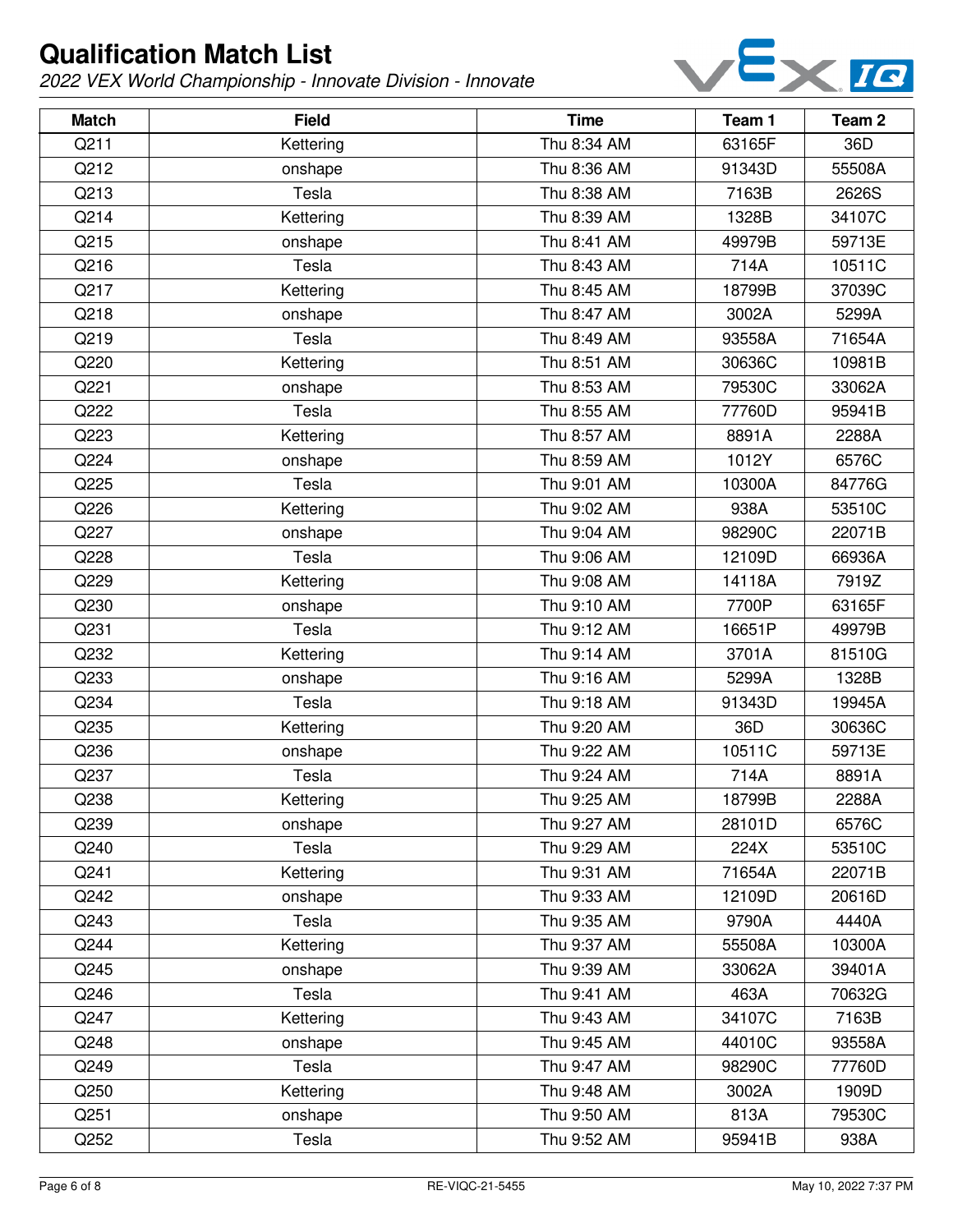

| <b>Match</b> | <b>Field</b> | <b>Time</b>  | Team 1 | Team <sub>2</sub> |
|--------------|--------------|--------------|--------|-------------------|
| Q253         | Kettering    | Thu 9:54 AM  | 10981B | 1012Y             |
| Q254         | onshape      | Thu 9:56 AM  | 37039C | 11857B            |
| Q255         | Tesla        | Thu 9:58 AM  | 2626S  | 66936A            |
| Q256         | Kettering    | Thu 10:00 AM | 84776G | 23278D            |
| Q257         | onshape      | Thu 10:02 AM | 90000A | 12109D            |
| Q258         | Tesla        | Thu 10:04 AM | 714A   | 91343D            |
| Q259         | Kettering    | Thu 10:06 AM | 36D    | 4440A             |
| Q260         | onshape      | Thu 10:08 AM | 14118A | 3701A             |
| Q261         | Tesla        | Thu 10:10 AM | 33062A | 7163B             |
| Q262         | Kettering    | Thu 10:11 AM | 44010C | 28101D            |
| Q263         | onshape      | Thu 10:13 AM | 70632G | 18799B            |
| Q264         | Tesla        | Thu 10:15 AM | 20616D | 49979B            |
| Q265         | Kettering    | Thu 10:17 AM | 813A   | 1909D             |
| Q266         | onshape      | Thu 10:19 AM | 30636C | 71654A            |
| Q267         | Tesla        | Thu 10:21 AM | 79530C | 16651P            |
| Q268         | Kettering    | Thu 10:23 AM | 11857B | 1012Y             |
| Q269         | onshape      | Thu 10:25 AM | 6576C  | 7700P             |
| Q270         | Tesla        | Thu 10:27 AM | 5299A  | 8891A             |
| Q271         | Kettering    | Thu 10:29 AM | 53510C | 84776G            |
| Q272         | onshape      | Thu 10:31 AM | 59713E | 77760D            |
| Q273         | Tesla        | Thu 10:33 AM | 55508A | 95941B            |
| Q274         | Kettering    | Thu 10:34 AM | 7919Z  | 63165F            |
| Q275         | onshape      | Thu 10:36 AM | 66936A | 81510G            |
| Q276         | Tesla        | Thu 10:38 AM | 2626S  | 10511C            |
| Q277         | Kettering    | Thu 10:40 AM | 3002A  | 90000A            |
| Q278         | onshape      | Thu 10:42 AM | 93558A | 1328B             |
| Q279         | Tesla        | Thu 10:44 AM | 98290C | 224X              |
| Q280         | Kettering    | Thu 10:46 AM | 19945A | 463A              |
| Q281         | onshape      | Thu 10:48 AM | 23278D | 34107C            |
| Q282         | Tesla        | Thu 10:50 AM | 10981B | 22071B            |
| Q283         | Kettering    | Thu 10:52 AM | 37039C | 39401A            |
| Q284         | onshape      | Thu 10:54 AM | 2288A  | 938A              |
| Q285         | Tesla        | Thu 10:56 AM | 9790A  | 10300A            |
| Q286         | Kettering    | Thu 10:57 AM | 71654A | 6576C             |
| Q287         | onshape      | Thu 10:59 AM | 95941B | 11857B            |
| Q288         | Tesla        | Thu 11:01 AM | 5299A  | 12109D            |
| Q289         | Kettering    | Thu 11:03 AM | 1012Y  | 813A              |
| Q290         | onshape      | Thu 11:05 AM | 63165F | 714A              |
| Q291         | Tesla        | Thu 11:07 AM | 2626S  | 18799B            |
| Q292         | Kettering    | Thu 11:09 AM | 1328B  | 30636C            |
| Q293         | onshape      | Thu 11:11 AM | 10511C | 53510C            |
| Q294         | Tesla        | Thu 11:13 AM | 224X   | 33062A            |